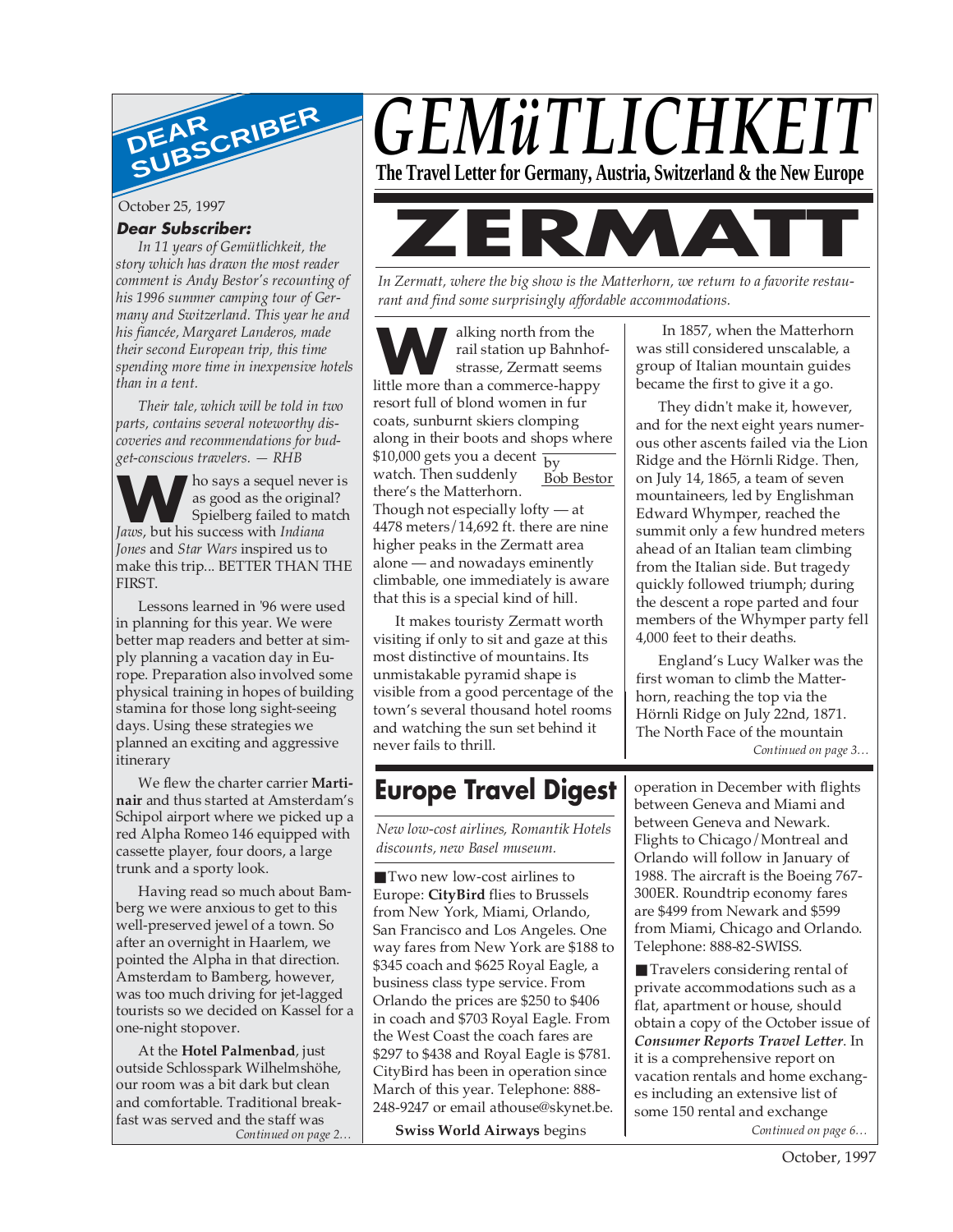### *DEAR SUBSCRIBER Continued from page 1*

courteous. The double room rate, including breakfast, was 98 DM (\$56). Recommended to travelers on a tight budget.

### **Bamberg**

After breakfast we charted a course for Bamberg that included a detour to **Schloss Spangenberg**, a hotel-castle out of our price range, but worth a detour just to walk it's grounds. With its deep moat, pointy towers and even shaggy-haired goats, Spangenberg felt like a time-warp, which is why we had come.

Then on to Bamberg for a couple of lazy days camping on the Regnitz. **Campingplatz Insel** has an excellent riverside location. From the shady meadow you can relax and watch boaters paddling the calm river. But with so much to see in Bamberg who has time to relax?

Thanks to the Park & Ride system we never had to drive to town and find parking. It's just one DM (\$.57) to park all day and the same to ride the bus to the center.

If you enjoy a good long stroll and can tackle some low hills, Bamberg is *the* town to explore. We seemed to never run out of charming little alleyways or beautiful architecture and around each corner was something worthwhile.

In addition to its beauty, Bamberg is known for its unique *Rauchbier* or smoked beer. And unique it is! We visited **Schlenkerla** (Dominikanerstr.

6), Rauchbier's traditional home, for a taste. We also ordered food which may have been a mistake. Rauchbier is not a thirst quencher. It has a sharpness that does not marry well with salty food. After a bite of pork came extreme thirst, and sticking my nose in a glass that smelled like smoked salmon was not the solution. This beer is popular and Schlenkerla is a lively place, but Rauchbier is not for us.

One short excursion (7.5 km/4.7 miles) was to **Pommersfelden Castle**, also known as Weissenstein Castle, a baroque palace built between 1711 and 1718. The one-hour tour is in German (English brochures) and costs 7 DM (\$4). The art we saw was as beautiful as the castle in which it resides.

### **Coburg**

We also made a day-trip to Coburg, the hometown of Queen Victoria's husband Prince Albert. The road from Bamberg is scenic and the drive relatively short. We parked below the **Veste** and hiked up about 15 minutes. After taking a few pictures and speculating on the purpose of the retractable iron and wood beam gate (we decided it was used to impale unwanted guests trying to enter the fortress) we were approached by a polite young man who spoke English, but not well. Through hand gestures and each of us speaking a bit of the other's language, it became apparent his friend wanted to buy my hat, a very purple University of Washington baseball-style cap. His friend Stefan loved it. I explained I couldn't sell

because the hat was needed for the trip, but that I had another just like it at home which I would give him. He was very excited and gave me his address. Stefan got the hat with a copy of this story.

Below the Veste is the modest looking **Schloss Ehrenberg** — Prince Albert's boyhood home — where we waited in the creaky old entry for someone to open the ticket booth. After about 15 minutes, a man appeared, sold tickets (8 DM/\$4.50 per person) to us and another couple and then stepped out of the booth and introduced himself as our tour guide. Though neither he nor the other couple spoke English, this was one of the best castle tours of the trip. It is not difficult to understand dates and names, but the history behind each room or artifact has a hard time getting through the language barrier. Both our charming guide and the German couple made every attempt to help us understand these fascinating stories and we did our best to comprehend them.

That night, our last in Bamberg, a dinner of Bratwurst and Pommes Frites was from an *Imbiss* on the market square. The weather was warm and clear, so we returned to camp and sat for awhile on the river's edge.

### **Regensburg**

After the short, pleasant trip via back roads from Bamberg to Regensburg we rolled in to the **Hotel Peterhof** for a short siesta.

*Continued on page 7…* Rooms in this decaying old hotel are barely adequate for young low-

| Vol. 11, No.10 $\overline{GEMWTLICHKEIT}$                                                                                                                                                                                                                                                                                              |                                                                                                                                                                                                                                                                                      | <b>HOTEL RESTAURANT RATING KEY</b>                                                                                                                              |                                                                                             |                                                                         |                         |
|----------------------------------------------------------------------------------------------------------------------------------------------------------------------------------------------------------------------------------------------------------------------------------------------------------------------------------------|--------------------------------------------------------------------------------------------------------------------------------------------------------------------------------------------------------------------------------------------------------------------------------------|-----------------------------------------------------------------------------------------------------------------------------------------------------------------|---------------------------------------------------------------------------------------------|-------------------------------------------------------------------------|-------------------------|
| October, 1997                                                                                                                                                                                                                                                                                                                          | The Travel Letter for Germany, Austria, Switzerland & the New Europe                                                                                                                                                                                                                 | <b>Rating Scale</b><br>Excellent                                                                                                                                | <b>Scale</b><br>$16 - 20$                                                                   | <b>Hotel Rating Criteria</b><br>People/Service                          | 30%                     |
| <b>Editor &amp; Publisher:</b><br><b>Associate Editors:</b><br><b>Contributing Editors:</b><br><b>Design &amp; Composition:</b>                                                                                                                                                                                                        | Robert H. Bestor, Jr.<br>Elizabeth Schiller, Bruce Woelfel<br>C. Fischer, R. Holliday<br>Paul T. Merschdorf                                                                                                                                                                          | Above Average<br>Average<br>Adequate<br>Unacceptable                                                                                                            | 12 - 15<br>$8 - 11$<br>4 -<br>$\overline{7}$<br>$0 -$<br>-3                                 | Location/Setting<br>Guestrooms<br>Public rooms<br>Facilities/Restaurant | 15%<br>30%<br>5%<br>20% |
| <b>Consulting Editor:</b><br><b>Subscription Dept:</b>                                                                                                                                                                                                                                                                                 | Thomas P. Bestor<br>Andy Bestor, K. Steffans<br><b>Gemütlichkeit</b> (ISSN 10431756) is published monthly by UpCountry Publish-<br>ing, 2892 Chronicle Avenue, Hayward, CA 94542. TOLL FREE: 800-521-6722<br>or 510-538-0628. Fax: 510-582-8296. e-mail gemut@pacbell.net. Subscrip- | <b>Value Rating</b><br>Outstanding Value<br>Very Good Value<br>Average Value<br><b>Below Average Value</b><br>A Rip-Off                                         | <b>Scale</b><br>$17 - 20$<br>$12 - 16$<br>$9 - 11$<br>5 -<br>- 8<br>$\Omega$<br>4<br>$\sim$ | <b>Restaurant Criteria</b><br>Food<br>Service<br>Atmosphere             | 65%<br>20%<br>15%       |
| tions are \$67 per year for 12 issues. While every effort is made to provide<br>correct information in this publication, the publishers can make no guarantees<br>regarding accuracy. Periodicals postage paid in Hayward, CA.<br><b>POSTMASTER: SEND ADDRESS CHANGES TO:</b><br>Gemütlichkeit, 2892 Chronicle Ave., Hayward, CA 94542 |                                                                                                                                                                                                                                                                                      | Special <sup>O</sup> Designation<br>By virtue of location, decor, charm, warmth of management, or<br>combination thereof, an especially pleasant establishment. |                                                                                             |                                                                         |                         |
| Gemütlichkeit                                                                                                                                                                                                                                                                                                                          |                                                                                                                                                                                                                                                                                      |                                                                                                                                                                 |                                                                                             |                                                                         | October, 1997           |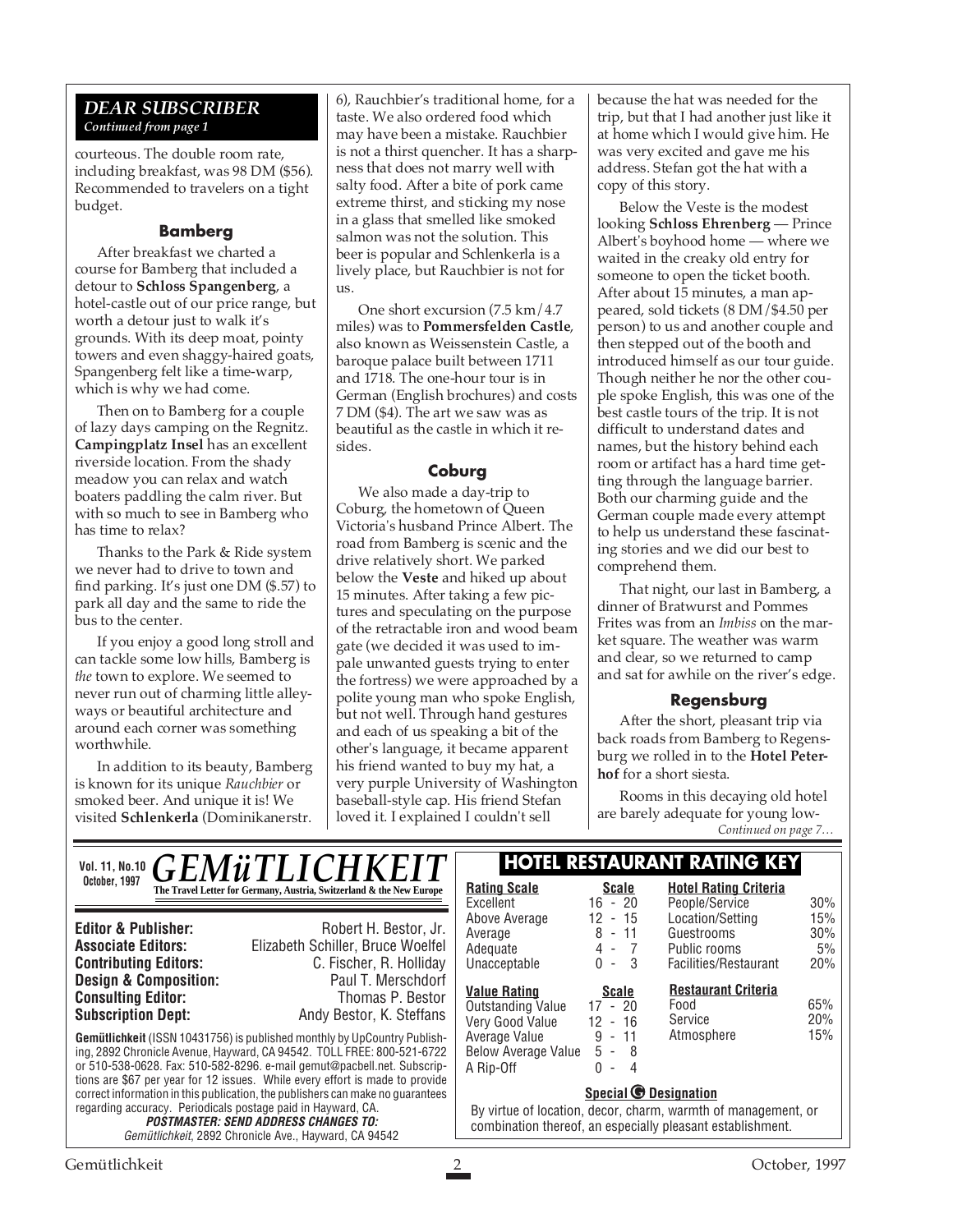### *ZERMATT Continued from page 1*

was not climbed until 1931.

These days the Matterhorn is like an old riding horse with a mean streak; day after day it placidly allows climber after climber to scale its summit. Then, a climber makes just the tiniest mistake, the mountain get spooked, and somebody gets thrown. Though a more popular climbing goal than ever, the Matterhorn is no less perilous. Every morning at about 4 a.m. — at least during summer — several groups set off for the top. Most make it, but so far this year eight climbers have died trying.

Local mountaineering history is documented in the town's **Alpine Museum** (3 Sfr./\$2) which is open four hours each day in summer and from 4:30 p.m. to 6:30 p.m. in winter. One room is dedicated to that historic but disastrous first ascent.

In the local **cemetery** are graves of mountaineers who did not survive their day on the Matterhorn.

If you don't plan to climb it, the best Matterhorn views are via the cog railway up the **Gornergrat**, with some three million passengers annually, Europe's most popular mountain railway. Sit on the right side on your way up.

Others say the **Klein Matterhorn**, at 3,820 meters the highest cable station in Europe, is the best way to see the famous mountain. It is also the more exciting ride.

The Gornergrat roundtrip fare — 63 Sfr.  $(43)$  — is discounted 25% to Swiss Pass holders but not at all to Eurailpass holders. The Klein Matterhorn ride, a series of four cable cars, costs 56 Sfr. (\$38), less the 25% discount if you have the Swiss Pass.

For nonskiers and hikers, Zermatt is a two-day town. Take half a day to explore the village, half a day for the Gornergrat, half a day for the Klein Matterhorn and half a day just looking at the mountain.

Skiers, hikers and climbers will probably find a week's stay more to their liking and may want to take

### **Zermatt**

**Population:** 4896

**Altitude:** 1620 meters, 5,315 feet

| <b>Travel Time from Airports</b> |                             |              |  |  |  |  |
|----------------------------------|-----------------------------|--------------|--|--|--|--|
| Zürich                           | Geneva                      | <b>Basel</b> |  |  |  |  |
| train<br>car                     | train<br>car                | train car    |  |  |  |  |
|                                  | 5 hrs 4.5 hrs 4 hrs 3.5 hrs | 5 hrs 4 hrs  |  |  |  |  |
| Tourist Office                   |                             |              |  |  |  |  |

Bahnhofplatz, CH-3920 Zermatt, tel. +41/027/ 967 0181, fax +41/027/967 0185, Email: zermatt@wallis.ch, Open 7 days.

#### **Climbing the Matterhorn**

Must be in excellent physical condition and have appropriate equipment (can be rented locally). Guides recommended for even experienced climbers. Guide may require trial climb on a lesser peak prior to Matterhorn ascent. Spend the night at the Hörnli mountain-hut and begin the climb next morning at about 4 a.m. Climb takes 4-5 hours; same for the descent. Food taken consists of dried fruits, chocolate, tea. Carry glucose to prevent exhaustion. Best time is mid-July to mid-September. Often there are more climbers than can be allowed on the mountain and some are turned back. Rescue insurance is required. The rule is one guide per person on the Matterhorn. Expect to pay about 700 Sfr. (\$480) per day for a guide. Less dangerous guided excursions are also avialable for glacier crossings. Contact: Mountain Guides Office, +41/027/967 2460, open July through Sept. 30.

### **Packages\***

**Romantic Weekend**. Jan. 8 thru May 31. Two nights at four-star **Seiler Hotel Monte Rosa** (tel. +41/027 967 33 33, fax: +41/027 967 11 60) including breakfast and dinner plus helicopter flight. Cost: 600-710 Sfr. (\$411-\$486) per person.

**January Special.** Available January 4-31, 1998 Six nights in the three-star **Berghotel Riffelalp** (tel. +41/027/966 46 46, fax +41/027/967 51 09) including breakfast and dinner and one day of skiing. Cost: Sfr. 600 (\$411) per person. \*Two of many; contact tourist office for complete list

advantage of the many package deals available through the Zermatt Tourist Office (see box this page).

Zermatt, as you probably know, allows no automobiles. The closest parking place is Tasch where, for from 3 to 10 Sfr. per day, you leave your car in a huge open lot and take the approximately 11-minute train ride to Zermatt (14.40 Sfr./\$10 roundtrip, free to Swiss Pass holders only).

Being car-free makes Zermatt quieter and cleaner, but not entirely safe. Electric taxis and hotel shuttles whiz up and down the narrow streets, all the while emitting a disconcerting whine. As sailors on

carrier flight decks are advised, keep your head on a swivel.

Bear in mind that this is an extremely popular and expensive resort that is often fully booked. Expect to pay top dollar, especially in high season. Hotel rates at other times, however, are often discounted by as much as 40%

### **Hotels**

*(Unless otherwise noted, all rates are for rooms with private bath and include breakfast. Hotels are listed in most expensive to least expensive order.)*

### Alex Schlosshotel Tenne

Art Nouveau meets Valasian farm rustic in this four-star property whose somewhat exhausting interior decor teeters between kitsch and authentic charm. The latest renovation was done in 1992 so let's call it "90s Swiss country rococo."

In the main public room, ornate marble columns define a small, granite dance floor and sunlight filters though gently arched Tiffany-style windows. Over all is a high, open ceiling of dark, almost black, beams.

The reception area's much lower ceiling consists of large rectangular, painted white wood panels inset with brightly colored frescoes. Of course, the place is littered with precious antiques, chandeliers, carved statuary and expensive rugs.

Each room is done in a different style and a few are extraordinary. Number 410, a junior suite, is one of them. It shows off its rough, rustic wooden walls and rock fireplace with contemporary halogen lighting. The contrast is most vivid in the bathroom where ancient, darkened beams hang above gleaming, modern fixtures.

All rooms have a Jacuzzi tub, most have a balcony and in the old part of the hotel every room has a fireplace.

The hotel's "Vitalcenter" is equipped with whirlpool, steambath, bio-sauna and Finnish sauna, solarium, and fitness room.

*Continued on page 4…* Though understated the Tenne is not, its luxury is undeniable and little expense was spared in choosing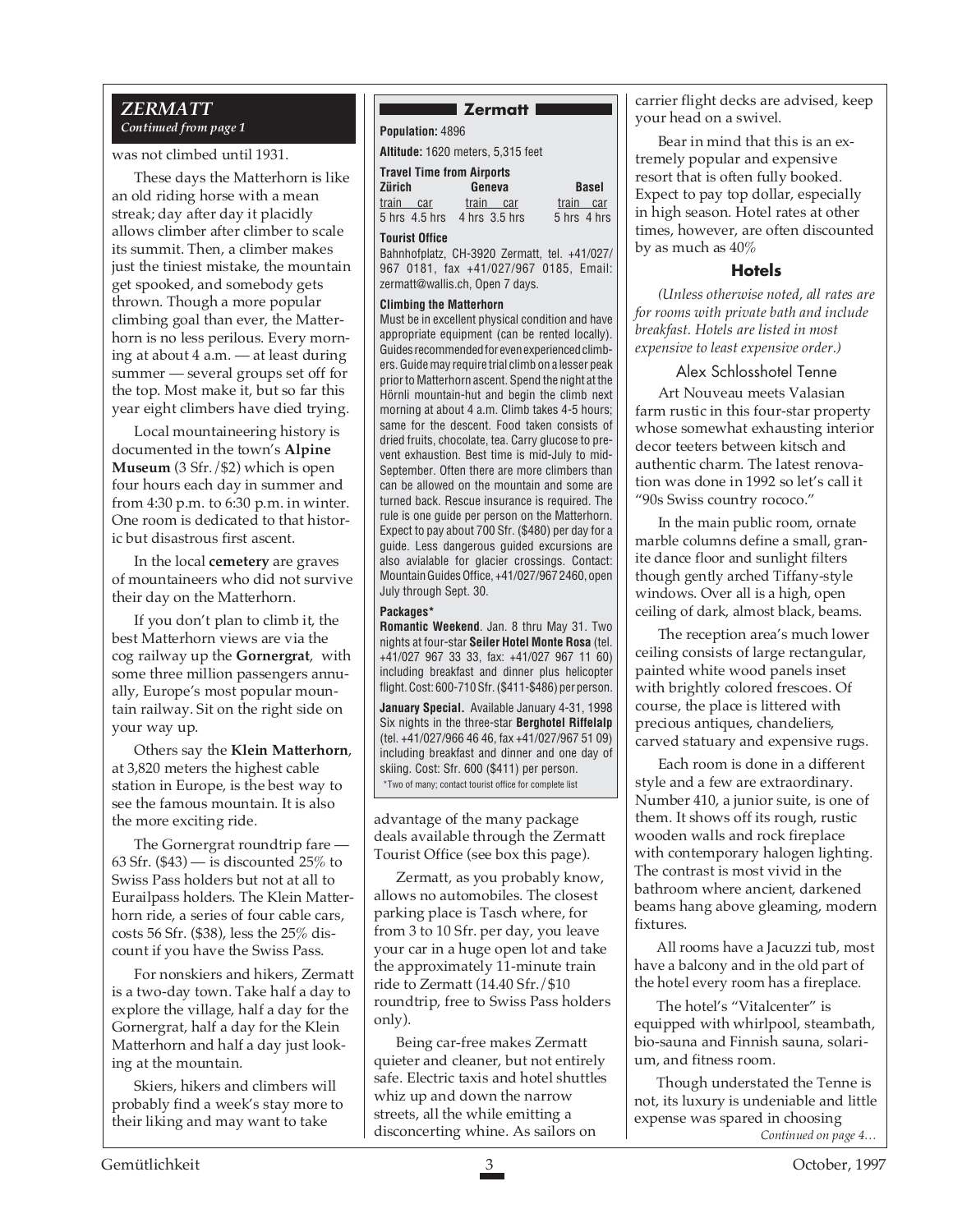### *ZERMATT Continued from page 3*

furnishings or materials.

**Daily Rates:** All rates include breakfast and four-course dinner. Singles 140 to 250 Sfr. (\$38-\$79), doubles 280 to 500 Sfr. (\$192-\$342).

**Contact: Hotel** Alex Schlosshotel Tenne, CH-3920 Zermatt, tel. +41/027/967 18 01, fax +41/027/967 18 03. Proprietor: Sonja Perren **Rating:** QUALITY 15/ 20, VALUE 10/20

Mirabeau irabeau **rwydd**d©<br>Each

element of the fourstar Mirabeau's physical plant, from interior design to building materials and furnishings, has obviously been seen to by someone with a good eye, good taste and a fat wallet. Attention has been paid to even the tiniest detail. The resulting overall impression is of quiet and efficient traditional elegance and a place where the difficult is made to appear easy.

Guest rooms are more straightforward — and perhaps less creative in design and layout — than at the Alex Schlosshotel Tenne, but the level of comfort and luxury is on a par.

The Mirabeau is the choice for "foodies." Its restaurant, **Le Courbeau d'Or**, gets two chef's toques and a 16 of 20 score in the Gault Millau guide for Switzerland. With bed and breakfast prices only 25 Sfr.

(\$17) per person less than the halfboard rates, guests can hardly pass up dinner in the hotel. In winter, half-board guests are sometimes served a special Valasian dinner and on Friday nights in summer there is an outdoor buffet.

Among the Mirabeau's facilities

that operate under the watchful eye of a highly professional husband and wife team. Though architecturally less splashy than the Alex Schlosshotel, the Mirabeau's restaurant and warmer welcome make it our top choice among the properties reviewed here.

## **Lé Gitan: Superb Open-Fire Grilling**

*I*n 1987, we stumbled on to Zermatt's Lé Gitan, a not-too-formal grill restaurant tucked behind the **Hotel Darioli** on Bahnhofstrasse. It was so good we went back a second night. Our subsequent report in the February, 1987, issue of *Gemütlichkeit* read in part: "The entree — for which we will gladly make a special journey to again savor was a marinated loin of lamb cooked while we watched over wood coals in the main dining room. This marvelous dish was served with scalloped potatoes worth traveling for."

Returning after many years to a hotel or restaurant one has held cherished in memory is a recipe for disappointment. Sometimes the place has gone out of business or there is new ownership or at least a new set of employees. Often, of course, the memory confuses excellence with a happy time.

So, after 10 years, we were more than a little wary about a return to Lé Gitan. Would it be equal to our fond memories? The short answer is yes. Same owner, same waiter, same grill, same atmosphere, and food as good as we remembered it. Ah, but there was one significant change — the prices: about double 1987.

We were shown to a table in a private little alcove at the rear of the restaurant though we would have preferred the main room near the grill.

The substantial wooden tables appeared to be cross-sections of trees. There were green placemats, print cloth napkins, rough textured white walls and ceilings, a few big square wood beams, and candlelight.

Starters included a *Spargel* soup (9 Sfr./\$6.16) so laced with butter the asparagus taste was muted, and *Spargel* salad (13 Sfr./\$9) consisting of a a few green tips and the chopped, peeled stems served with a tangy mayo/mustard sauce.

We found no loin of lamb on the menu but our waiter — the same who served us both nights in 1987 — remembered the dish and recommended a similar cut. *Carre d' agneau* for two persons (78 Sfr./\$53) came perfectly cooked — medium rare — and, after the whole glistening piece was presented to us, was sliced and served with a sprinkling of fresh herbs. 20<br> **EXERCT**<br> **EXERCT A** was a marinated loin of lamb cooked while we watched over wood<br>
scalloped potatoes worth traveling for."<br> **EXECUTE A** collision is a recipe for disappointment. Sometimes the<br>
referencing after many

*Continued on page 5…* The accompaniment to this glorious meat was potatoes *au gratin*,

> are an indoor swimming pool, tennis court, sauna and fitness room.

> Located in a quiet neighborhood, but only a short walk from the busy commercial center, the Mirabeau is one of those smooth-running places

**Daily Rates:** All rates include breakfast and dinner. Singles 133 to 240 Sfr. (\$91-\$164), doubles 258 to 512 Sfr. (\$177-\$351). **Specials:** "Guided Walks Weeks" is a seven-night package offered in June and September by the Mirabeau and priced at 1,150 Sfr. (\$788) per person. Each week features half and full day walks including an excursion to the hotel's mountain hut. Other packages also available. **Contact:** Hotel Mirabeau, CH-3920 Zermatt, tel. +41/ 027/966 26 60, fax +41/027/966 26 65. Email:mirabeau.zermatt @reconline.ch. Closed most of May and October. Proprietor: Sepp und Rose Julen. **Rating:** QUALITY 16/ 20, VALUE 11/20

> Butterfly Hotel **Zermatt**

Located on a back street, on the west edge of the commercial center, the Butterfly is a

homey sort of place that makes English-only speakers feel at home. Views of the Matterhorn from most rooms in this hotel, however, are partial at best.

Accommodations are straightforward and typical three-star quality.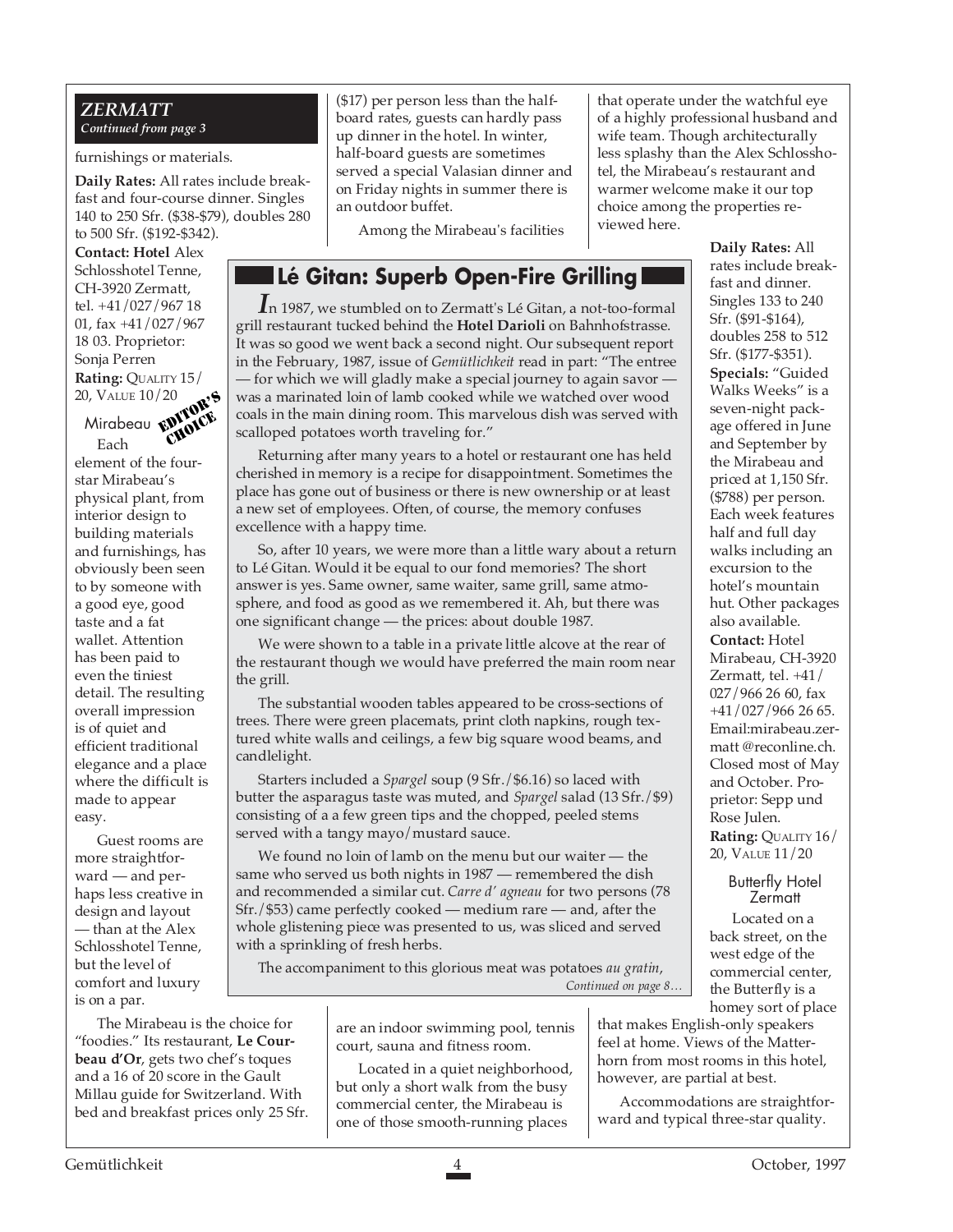Rooms are equipped with such basic amenities as satellite TV, clock radio, minibar, hair dryer, direct-dial phone and luggage stand. All have a balcony.

There is a sauna, steambath, solarium and fitness room.

The guests-only restaurant does not allow smoking.

**Daily Rates:** All rates include breakfast and dinner. Singles 100 to 180 Sfr. (\$68-\$123), doubles 200 to 360 (\$137-\$247).

**Contact:** Butterfly Hotel Zermatt, CH-3920 Zermatt, tel. +41/027/966 4166, fax 027/966 4165. Email: butterfly.zermatt@reconline.ch. **Rating: QUALITY 10/20, VALUE 8/20** 

### Darioli

 The three-star Darioli is a relatively small (40 beds) hotel on the touristy main street (Bahnhofstrasse) set among the many t-shirt and souvenir shops. For years it has catered to English-speaking guests and has many regular visitors in that category.

Our very small room, without Matterhorn view, was sufficient for a short stay and the owner, Marie-Therese Darioli, was reasonably cordial.

The hotel is designated "garni" (no restaurant) but the excellent **Lé Gitan** (see story, page 4) is located on the ground floor as is the adjacent **Zermatterstübli**.

This serviceable, well-maintained hotel offers above average value though some may prefer a more serene location.

**Daily Rates:** Singles 55 to 115 Sfr. (\$38-\$79), doubles 120 to 220 Sfr. (\$82-\$151).

**Contact:** Hotel Darioli, CH-3920 Zermatt, tel. +41/027/967 27 48, Fax 967 12 37.

**Rating:** QUALITY 10/20, VALUE 12/20

Dufour Dufour<br>Located on the opposite **ENITOR'S** (east) side of the river from the shopping district, this two-star property offers surprisingly high levels of comfort and convenience for CHOICE

the price. It is the best value we saw in Zermatt.

We found guest room quality in Dufour's recently refurbished section above those in many three-star properties. Each has a heated towel rack in the bathroom, satellite TV, hair dryer, direct dial phone and minibar. There is no lift, however.

Room Number three is a small double with a large balcony and good Matterhorn view. Number four is bigger and has the same view. A room with separate sitting area and a nice bathroom enhanced by a large, clear-glass skylight in the slanting ceiling is Number 11; no Matterhorn view, however.

The Dufour offers no spa or fitness facilities, though guests have use of the indoor pool at the nearby Parkhotel Beau-Site.

**Daily Rates:** Singles 55 to 95 Sfr. (\$38-\$65), doubles 110 to 180 Sfr. (\$75-\$123).

**Contact:** Hotel Dufour, CH-3920 Zermatt, tel. +41/027/966 2400 48, Fax 966 2401. Proprietor: Fam. Andenmatten-Julen

**Rating:** QUALITY 11/20, VALUE 14/20

### Cima Garni

Another two-star, the 25-bed Cima, is a good choice for budgetconscious travelers, though not quite so comfortable or as good a value as the Dufour.

Pluses are a cheery breakfast room with a fine view of the Matterhorn and simple but clean guest rooms, some also with Matterhorn view.

We like the Cima for its friendly welcome, pleasant location and views.

**Daily Rates:** Singles 60 to 80 Sfr. (\$41-\$55), doubles 100 to 140 Sfr. (\$68-\$96).

**Contact:** Hotel Cima Garni, CH-3920 Zermatt, tel. +41/027/967 2337, fax 967 5539. Proprietor: Anne-Marie Perren

**Rating:** QUALITY 9/20, VALUE 12/20

### **Apartments, Chalets**

Those who will commit to a week in Zermatt can save substantially by

booking one of the town's more than 1500 chalets or flats. Contact the Zermatt Tourist Office giving exact dates (from Saturday to Saturday) and the number of persons in your party.

Several Zermatt apartments have Internet sites with photos, prices and other data. Here is a sampling:

### Haus Dianthus

Maria Machold-Lauber, tel: 0041 (0)27 967 17 13, fax: 0041 (0)27 967 43 30, URL: http://www.holidaynet.ch/ 9603/homepage.htm.

Three-room apartments for 4-5 persons, double-bedroom, large living room with two divan beds, bath-WC, kitchen, balcony. All have radio, TV and telephone. Utensils and linens provided.

**Per Day Apartment Price:** summer 75-90 Sfr. (\$51-\$62), winter Sfr. 150- 170 Sfr. (\$103-\$116).

### Haus Don Bosco

Familie Taugwalder-Lauber, tel. +41/027/967 2793, fax +41/027/967 5560, URL: http://www.holidaynet. ch/donbosco/.

**Per Person/Per Day Prices:** winter 31-55 Sfr. (\$21-\$38), summer 35-45 Sfr. (\$24-\$31).

Haus Baccara, Castello & Cristallo

Familie Peter und Dorli Herrmann-Graven, tel. +41/027/967 32 75, fax +41/033/744 36 20, URL: http://www.holidaynet.ch/9704/ homepage.htm

**Per Person/Per Day Prices:** shoulder season 26-41 Sfr. (\$18-\$28), summer 30-48 Sfr. (\$21-\$33), winter 45-65 Sfr. (\$31-\$46).

### Zermatt Holidays

Imboden & Co., P O Box 3920, CH-3920 Zermatt, tel. +41/027/968 11 30, fax : +41/027/968 11 32, email: zermatt.appartements@reconline. ch, URL: http://www2.cyber.ch/ zermatt/eindex.html.

This company offers new chalets built in traditional Valais style, all with Matterhorn-view balconies.

**Per Person/Per Day Prices:** May-Nov. from 49 Sfr. (\$34), Dec.-April from 69 Sfr. (\$47). M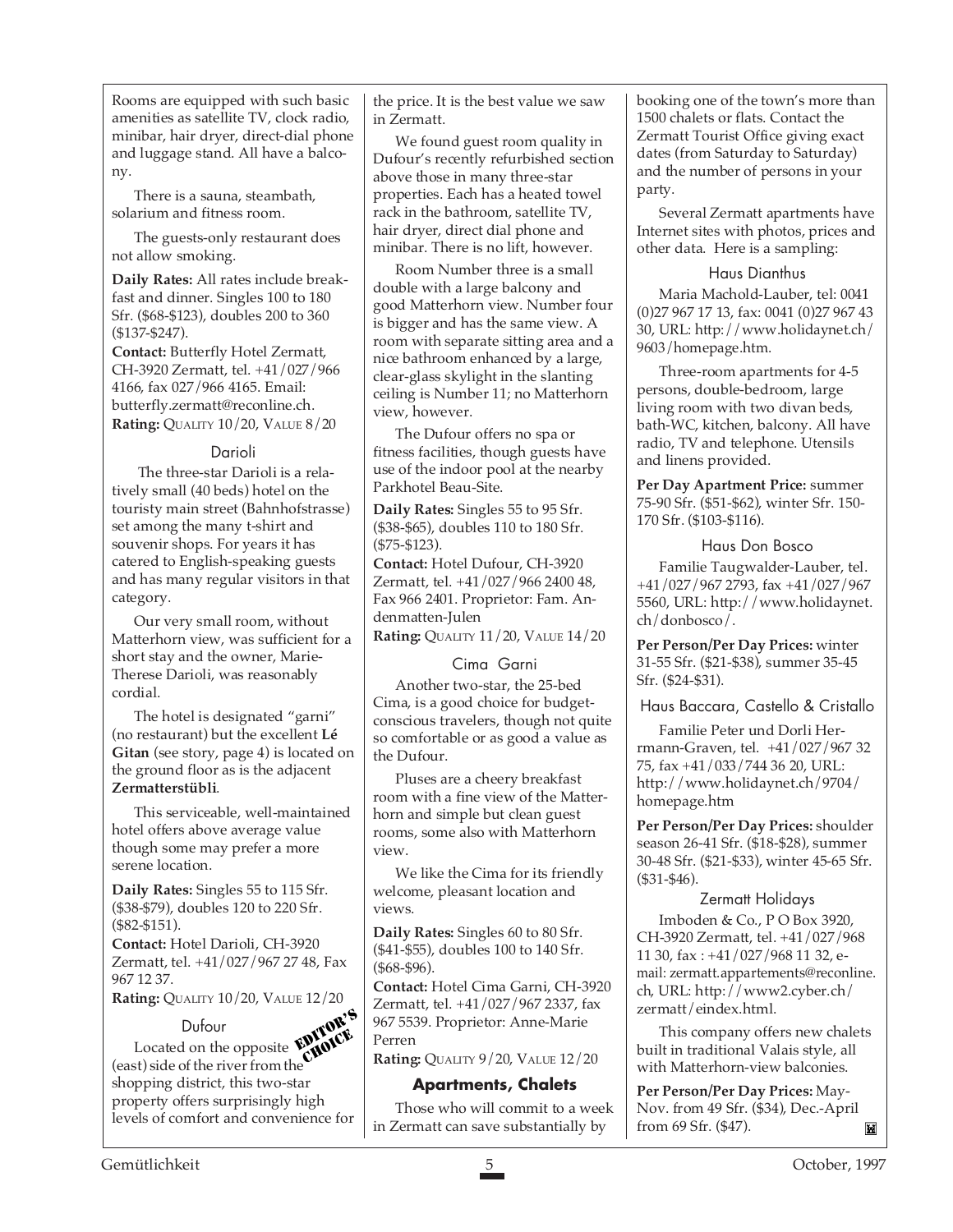### *EUROPE DIGEST Continued from page 5*

agencies with phone numbers, fax numbers, e-mail addresses and web page URLs. To obtain a copy send \$5 to: CRTL, 101 Truman Ave., Yonkers NY 10703-1057.

 $\blacksquare$  Want to buy Swiss francs at a 20% discount? Here's one way. In 1998, to commemorate its 10th anniversary, the association of **Romantik Hotels and Restaurants in Switzerland** offers 100 Sfr., 250 Sfr. and 500 Sfr. gift certificates at 20% off. The vouchers will be accepted as cash for rooms and meal at Romantik Hotels' 20 Swiss properties through Dec. 31, 1998. To order contact **Romantik Hotel Beau-Site**, 3906 Saas Fee, tel. +41/027/958 1560, fax 958-1565.

■ A week in Gstaad, a favorite of jetsetters, and its expansive **Gstaad Super-Ski Region** can be had for as little as \$914. Included are roundtrip airfare on **Swissair**, seven nights hotel, breakfast daily, transfers and all taxes and service charges. Contact: Swisspak at 800-662-0021 ext. 33.

■ On October 21, the **Beyeler Foundation** opened it doors to the public for the first time in Riehen/Basel. The private art collection of Hildy and Ernst Beyeler, owners of one of Europe's foremost art galleries, is considered one of the best private collections of contemporary art in the world and includes works of Picasso, Andy Warhol, Roy Lichtenstein, Matisse, Klee, Miró, Cézanne and van Gogh, to mention only a few. The Beyeler Foundation, Baselstrasse 77, 4125 Riehen/Basel (tel. +41/061/ 645-9700, fax +41/061/645 9719) will be open to the public daily from 11:00 a.m. until 5:00 p.m. Admission is 8 Sfr. (\$5.50) for adults, 5 Sfr. (\$3.50) for children 6-16 and 14 Sfr. (\$9.50) for families. Visit the Beyeler website at www.magnet.ch/beyeler.

■ The **Hotel Casa Battista-Palazzo Salis** in Soglio, about 45 minutes by car from St. Moritz, has been selected as Switzerland's **Historical Hotel of the Year**.

Built in 1630, the Palazzo Salis is still owned by the descendants of the

original proprietors. In 1876 the Baroque mansion was turned into a hotel and has hosted visitors ever since. The hotel, which has only about 10 guest rooms, is filled with antique furniture, paintings and frescos collected over three centuries by members of the von Salis family. The entire property was recently restored including its 18th century gardens.

Contact: Mr. & Mrs. Philippe Cicognani, Hotel Palazzo Salis, 7610 Soglio, tel. +41/081/822-1208, fax 822 1600. Singles 70 Sfr. (\$48), doubles 170 Sfr. (\$116).

Other hotels considered for the award were: Hotel Kurhaus in Flühli (Central Switzerland), **Restaurant Schloss Wülflingen** in Winterthur (near Zürich), the **Romantik Hotel Schweizhof** in Flims (Graubunden) and the **Hotel Albrici** in Poschiavo (Graubunden).



**Aunt Maybelle Says "Hey"** Thank you for all of your kind words. Very sweet of you.

Do keep encouraging the old folks to travel. In 1995 I had a trip to England, Germany, Norway, Denmark, Sweden; crossed the North Seas twice. A Globus tour and very interesting. In 1996, went to London for four days then through the Chunnel to Paris for three days. In 1997 I went to Hawaii for my 90th birthday.

For next year its the Orient Express, London to Istanbul.

> AUNT MAYBELLE WALNUT CREEK CA

### **Munich Hotel**

I don't believe I told you we stayed for a few days last December at the **Hotel Exquisit** in Munich.

They were wonderful; took very good care of us as well as upgraded us (4 persons) to a "maisonette" room.

They also sent us to some great places to eat. One Italian restaurant stood out — very plain and lots of locals — fantastic food. Try it. **Rusti-** **co** is the name.

RANDY BAKER CINCINNATI OH

### **Prague Resource**

 I want to advise you of excellent service our party of four received in Prague from a Mr. Jiri (George) Prazsky, owner of the Prager Agency, Zelena 26/1747, 160 00 Praha 6 - Dejvice, phone/fax 420-2-3111979.

I found information about Mr. Prazsky's agency on the Internet after being unable to reach our hotel of choice directly for reservations. I contacted him by facsimile and received an immediate response in English. He was able to obtain bookings at the **Hotel Pod vezi**, (Mostecka 2, 110 00 Prague 1, tel. 420/2 533 710, fax 420/2 537 361) which turned out to be exactly what we had hoped for — newly-renovated in an elegant manner, with a welcoming and responsive Englishspeaking staff, an exceptionally clean and authentic atmosphere, and a perfect location in Mala Strana at the foot of the Charles Bridge.

During the months prior to our trip, I had occasion to corresponded with George by fax numerous times, and always received immediate responses. He arranged cars to meet us and return us to the train station and airport (circumventing the corrupt taxi system) and also theater bookings, recommended excellent and inexpensive restaurants, and even was so kind as to handle cancellations when one couple in our party was unable to travel due to illness. We found his costs to be extremely reasonable and certainly competitive for the services we received.

When we arrived in Prague, George's assistant was waiting at the train, as promised, and delivered us and our luggage directly to the hotel. There, George was waiting. He helped us with questions and saw to it that we were settled in our rooms. He further instructed us about Prague and insisted we call him at any time, day or night, should we need assistance. This we did for transportation to the Austrian consulate, which required some time, during which his assistant graciously waited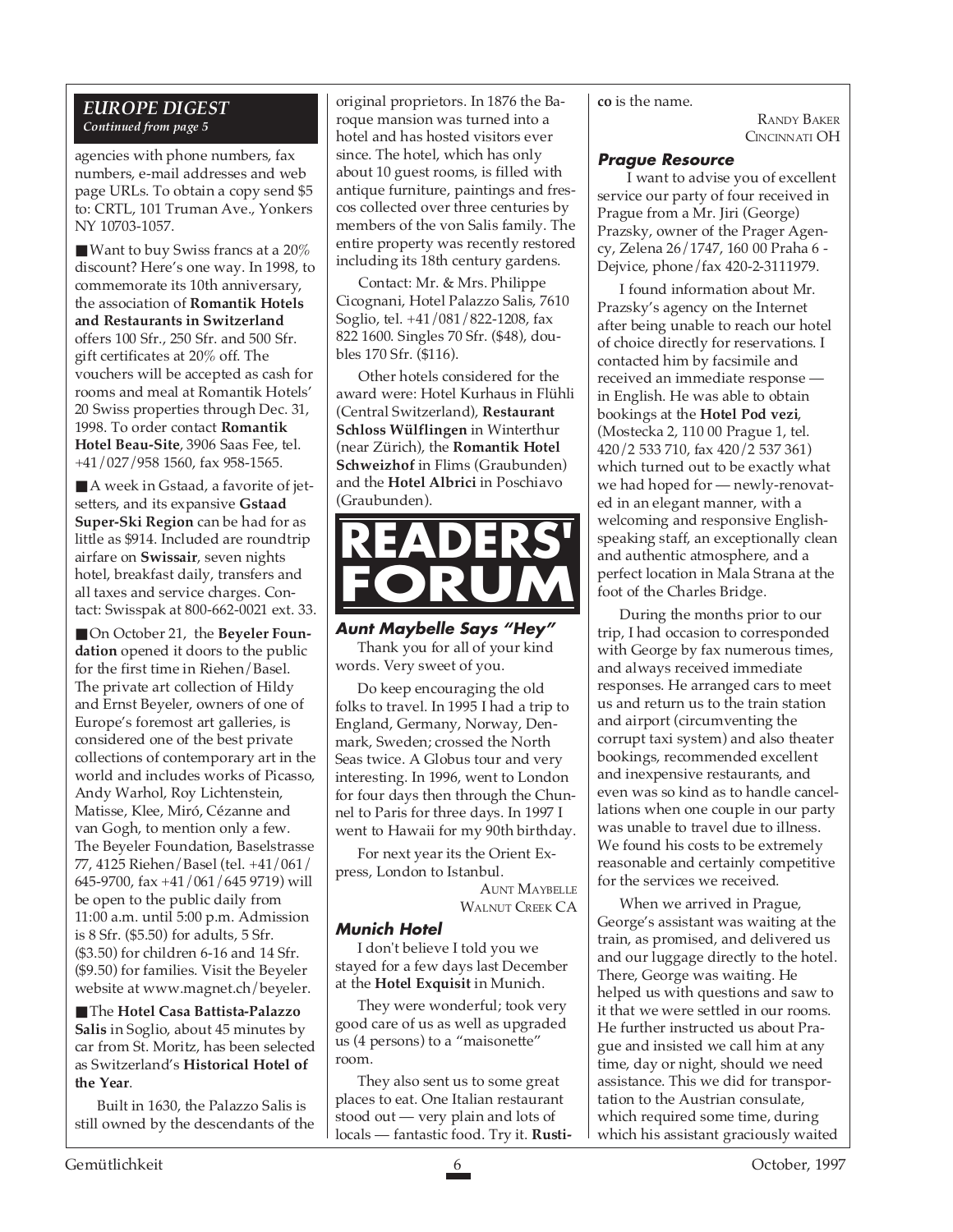and then drove us up to **Hradcany Castle**. We also contacted him to pick us up from a performance on the outskirts of the city late one night. That evening, on his own and as a true gesture of kindness (and pride in his beautiful city), he drove us up to Hradcany Castle to look out over his Prague by night, an outstanding view.

On our last morning, when the other woman in our party had to leave alone to return home, George not only drove her to the airport but also accompanied her to her gate, since she did not understand Czech.

I have mentioned these services in detail because I want to stress how George and his assistant went far beyond what would have been expected. Their kindness gave us a great deal of confidence in a city where we did not know the language. George made our visit to Prague an unforgettable experience and a highlight of our entire trip, not only due to the ease with which we were able to navigate it, but in the experience of meeting two fine people, who gave Prague a human and welcoming face.

I exuberantly recommend the Prager Agency. George truly was "our man in Prague."

> JAN QUINN FREYBERG BROOKFIELD WI

(*Ed. Note: Ms. Freyberg told us she paid about \$200 per night at the Pod vezi and \$75 for Mr. Prazsky services. In addition, the driver was paid about \$20 per trip*.)

### **Munich Airport Hotel**

First, a thank you for your recommendation of **Berggasthof Panorama** in Garmisch-Partenkirchen. We enjoyed our night's stay there (mid-September) very much, and in fact wished that we could have stayed longer. Hotel staff was most accommodating (our request for room Number one was honored), and we enjoyed a nice dinner on the patio and the plentiful breakfast buffet the following morning. All in all a most pleasant beginning to our vacation.

For our last night we chose the **Mövenpick Hotel** at Hallbergmoos, near the Munich airport. The hotel's location, in an industrial park, is kind of off-putting, but we were able to overlook that aspect. Our spacious room (in a nonsmoking wing) was brightly decorated and comfortable and came equipped with terrific reading lamps. The bathroom was similarly well-equipped, with hairdryer and makeup mirror and goodsized bath towels.

Dinner in the hotel restaurant was better than expected; the entire staff was unfailingly polite and helpful. At the height of Oktoberfest the place was quite crowded, but everything seemed to run smoothly.

The hotel operates a shuttle to/ from the airport at a cost of 10 DM (\$5.70) per person. We didn't partake of the breakfast buffet since we felt the charge of 23 DM (\$13) was pretty exorbitant.

At l95 DM ( \$111) per night, we feel this is a viable option to much pricier downtown hotels. It was a short drive to the airport in the morning where we returned our rental car.

> CHARLOTTE OLSTEAD REDWOOD CITY CA

*(Ed. Note: Ms. Olstead sent us a Mövenpick brochure which lists prices as follows: both singles and doubles 175 to 195 DM (\$100-\$111) and a very reasonable weekend rate of 135 DM (\$77) for both singles and doubles.)*

### *DEAR SUBSCRIBER Continued from page 2*

budget travelers and we do not recommend it to the average *Gemütlichkeit* reader. Double rooms range from 86 to 114 DM (\$49-\$65), depending on facilities.

The Peterhof does have a few appealing features, such as large rooms, a central location and proximity to parking, but our experience at breakfast negated them all.

Though we don't smoke we understand about smokers in European restaurants. This, however, was off the chart. The hotel manager, plus friends and family, sat at one table collectively blowing smoke like a broken Yugo. There were at least 10 cigarettes burning right next to the food! The buffet had been raided and never replenished. The milk was warm and the bread tasted like an ashtray. Afterward, we had to return to the room for a shower and a change of clothes. We passed on breakfast the next day.

Like Bamberg, Regensburg is ideal for walkers. Michelin (Green) suggests an excellent route that starts at the **Domplatz** and leads toward the Donau, past the **Historische Wurstküche** and the **Steinerne Brücke**. The **Altes Rathaus** and seven different churches or chapels also highlight this excellent tour of Regensburg's center.

**Bistro Rosarium** (Hopperstr. 3a), our choice for dinner that night, has a beautiful rose garden setting with umbrella tables and is adjacent to the lush Dörnbergpark, perfect for an after-dinner stroll. Unfortunately, the spaghetti we ordered tasted like it came from a bottle. The menu is extensive and other dishes appeared to be better prepared. In fairness, we would try this restaurant again, it had a lot of appeal and spaghetti is probably not the house specialty.

For very casual dining we enjoyed **Pizzeria Datino,** (Haidplatz 4). During summer the lively Haidplatz has many restaurants with outdoor seating, and Datino was bustling the night we visited. The evening was warm, we'd walked all day and pizza and beer was what the doctor ordered. (This began a streak of nine consecutive evenings of outdoor dinners!)

Leaving Regensburg, we stopped at **Valhalla**. This imitation Greek temple stands on a prominent spot, high above the Danube's north bank. Modeled after the Parthenon, it was built in the mid-19th century by Ludwig I of Bavaria to pay homage to the greatest Germans. A look around costs only the hike up the steep steps.

### **Salzburg**

Since we missed it '96, Austria was a country we were eager to visit. Salzburg, a world-renowned city with a fascinating history and stunning appearance, was our destination.

Based on recommendations by *Gemütlichkeit* staff and positive reports from readers, we chose the **Hotel Trumer Stube**, located on a quiet street just across the river from the

*Continued on page 8…*